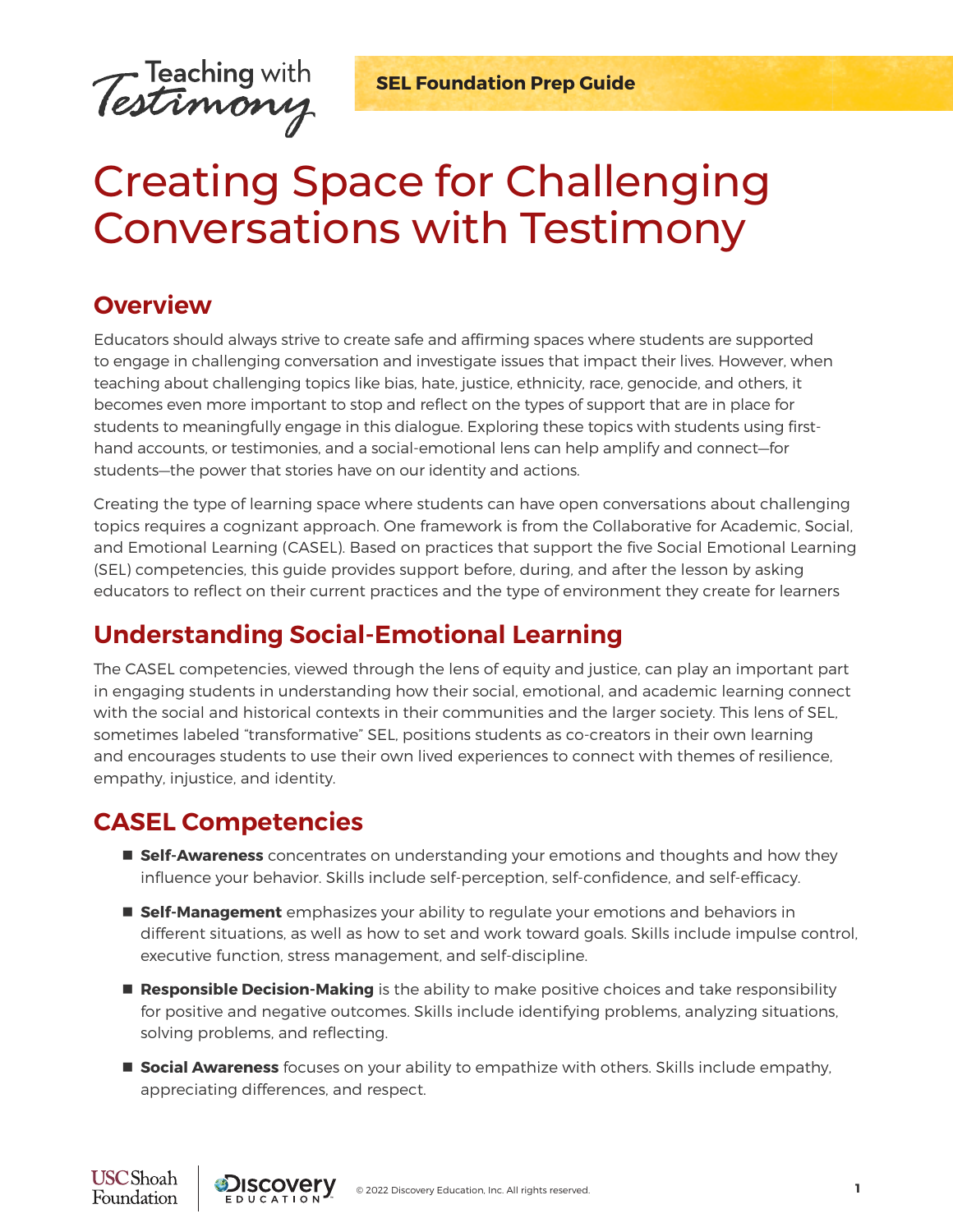

 **Relationship Skills** revolve around your ability to relate well to others. Skills include communicating clearly, listening, cooperating, resisting negative pressure, resolving conflicts, and supporting one another.

# **Understanding Testimony**

Testimony can be an effective primary source that contextualizes historical events for students and allows them to consider the human experience in a different form. Testimony provides the following:

- a human face sharing emotions and giving voice to historic events
- $\blacksquare$  authentic stories that promote themes within civic engagement and critical thinking
- **E** a reminder of our responsibility to remember, react, and understand injustice that targets one's identity
- **E** empathy, understanding, and respect while deepening learning across the curriculum

Through the transformative power of story and through engagement with different points of view, students have access to worlds and experiences outside of their frame of reference. Yet, recognizing familiar emotions connects them via the human experience and cultivates empathy.

Intrinsic in all testimony are the emotional reactions—some are subtle and contained and while others are more easily detectable. Viewers can detect them in the words, facial expressions, body language, and voice intonation. These expressions are framed by the details of the stories survivors and witnesses share and the historical context of their experiences. Testimony-based resources explicitly and implicitly fosters students' emotional literacy through observational guidelines, interpretive questions and reflective projects.

# **SEL, Testimony, and Challenging Conversations**

Integrating testimony across the curriculum is also a compelling way to engage students of all ages with important social-emotional learning skills that can help support challenging conversations. Leaning into the SEL skills structure also helps amplify a strengths-based approach by empowering students to do the following when learning and discussing challenging topics

- self-reflect on their own experiences
- $\blacksquare$  encourage empathy and understanding
- $\blacksquare$  better understand the perspectives of others
- **q** gain skills that help them navigate an often-challenging pathway between their school, home, community, and the wider world around them

One visual testimony that highlights these important themes and skills is from [Roman Kent](https://iwitness.usc.edu/watch?searching=true&theme=52&clip=1373&entry=0_q2lqe9v6&search=roman%20kent) ([2:00](https://iwitness.usc.edu/watch?searching=true&theme=52&clip=1373&entry=0_q2lqe9v6&search=roman%20kent)). In this short clip, Roman shares his belief in the power of each of us to do the right thing in the face of injustice. As you share this testimony with students, consider asking each student how their unique identity, skills, or talents empowers them to act for a positive good.

For more resources on using testimony in your classroom, please visit: [www.teachingwithtestimony.com](http://www.teachingwithtestimony.com)